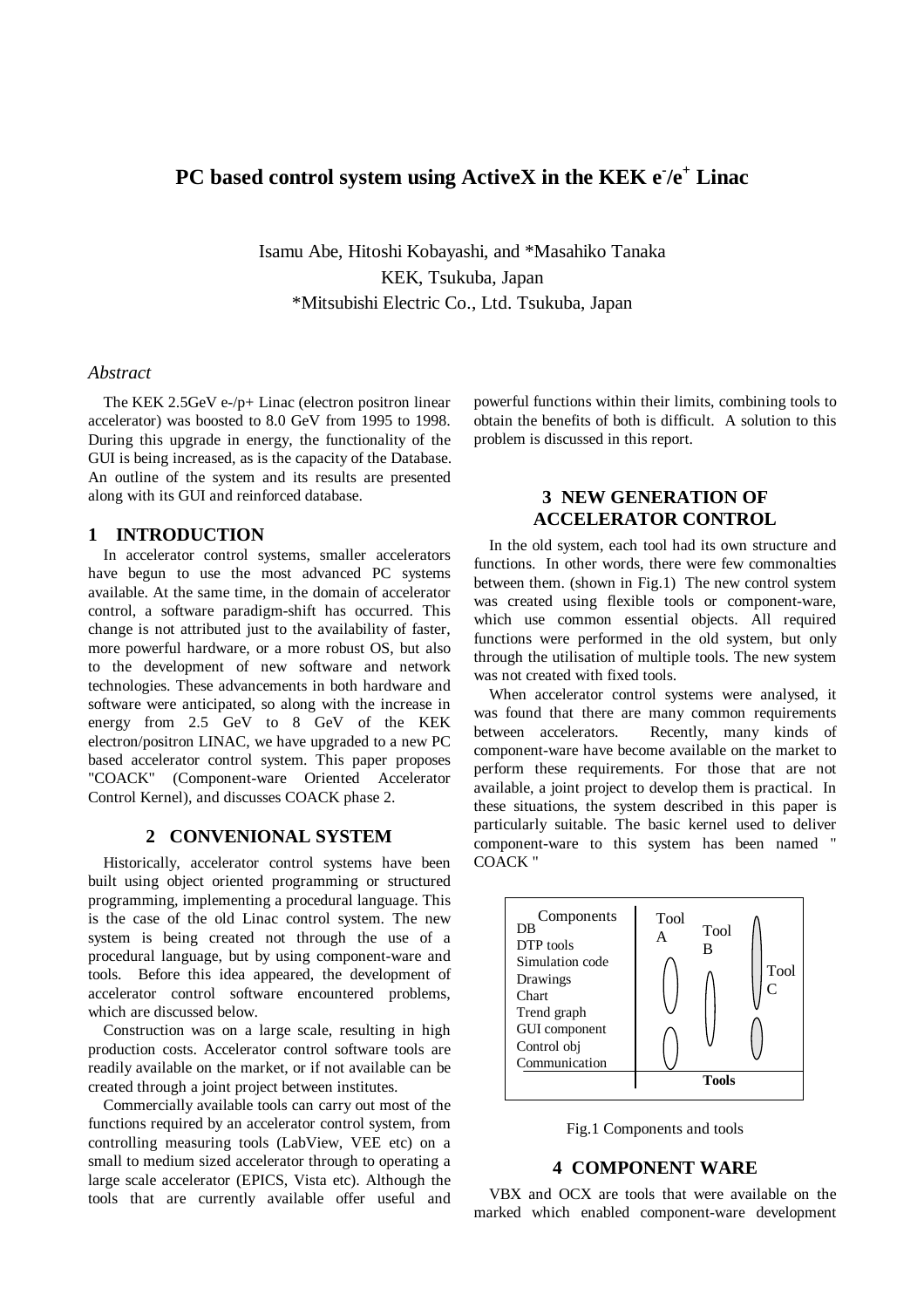through the use of Visual Basic and C. In Europe, the idea of constructing and sharing of custom-made components appeared. This resulted in the ACOP project. These days, ACOP objects and OCX can be downloaded from the Internet freely, and ActiveX component-ware can be used to incorporate them into a Windows system. The accelerator control system underwent some major changes, through the introduction of these structures. The following are available in ActiveX forms:

- 1) Control ActiveX,
- 2) Code-component (exe, DLL)
- 3) ActiveX's document by using VB ver.5 or more.

Also, some additional benefits over Java were found. There are some drawbacks in this system: components that were available on the market were adopted, and those that were not available were created using ActiveX. These components can then become standard components. By using ActiveX, the components can be diversified, and can be stored on a server and downloaded to the users system via a network. This results in the ability to customise the accelerator control software. Recently, tools such as LabVIEW and VEE have begun to use component-ware through the introduction of ActiveX.

# **5 COMMON TASKS**

Since task analysis makes it possible to define the ccelerator domain control system, we undertook a task analysis of the accelerator control domain. In short, it is clear that the current tools are more flexible than the former tools, if the requisite components are given freely and the essential requirements are met. The old type of accelerator control tool was not very productive, especially for the control of a large accelerator. An analysis of the tasks in the accelerator control domain was performed by classifying each layer. A three-layer structure applies as follows:

- 1) Human interface layer,
- 2) Middle process layer,
- 3) Device layer.

further analysis of these three layers shows the following:

- a) operation system, trends, web, DTP, images:
- b) database, static's process, logging, static tables,
- c) device local control.

Components are available on the market for layers a) and b). The Layer c) is composed of accelerator-specific oriented components. The majority of component ware from an old system can be utilised on the new system

# **6 COACK**

The COAK system does not necessarily require the tasks identified in the task analysis as a 'middle layer' to be located in the middle of the system. These tasks can be distributed to any other stations. Granted that the components are separated, the following two layers exist:

1) Top layer (human interface),

2) Lower layer (device layer),

Because there are distinct differences regarding to task purpose and function, the layers are clearly divided. Because the accelerator is an experimental device, constant modifications are made to meet the requirements of the user. This results in software upgrade or maintenance problems on the top layer (human interface). To counter this problem, we propose that the application server automatically upgrades each PC. The application server will also perform software maintenance on the PCs.

On the other hand, once built, changes in the lower device layer do not occur often.



Fig.2 COACK and application server

a) Task distribution

Because tasks always ran on a specific CPU in the middle layer of the former system, it was difficult to relocate them. The COACK proposal, however, distributes the component ware from the application sever, meaning that the tasks can be carried out at any level of the system. The application server can also send and receive components from accelerators in other remote laboratories. Component-ware containers are used to accept distributed objects, and locate the tasks separately. Through division of the middle layer, CPU load is decreased, (see Fig 3) and ease of maintenance is increased..

b) Accelerator control system kernel software